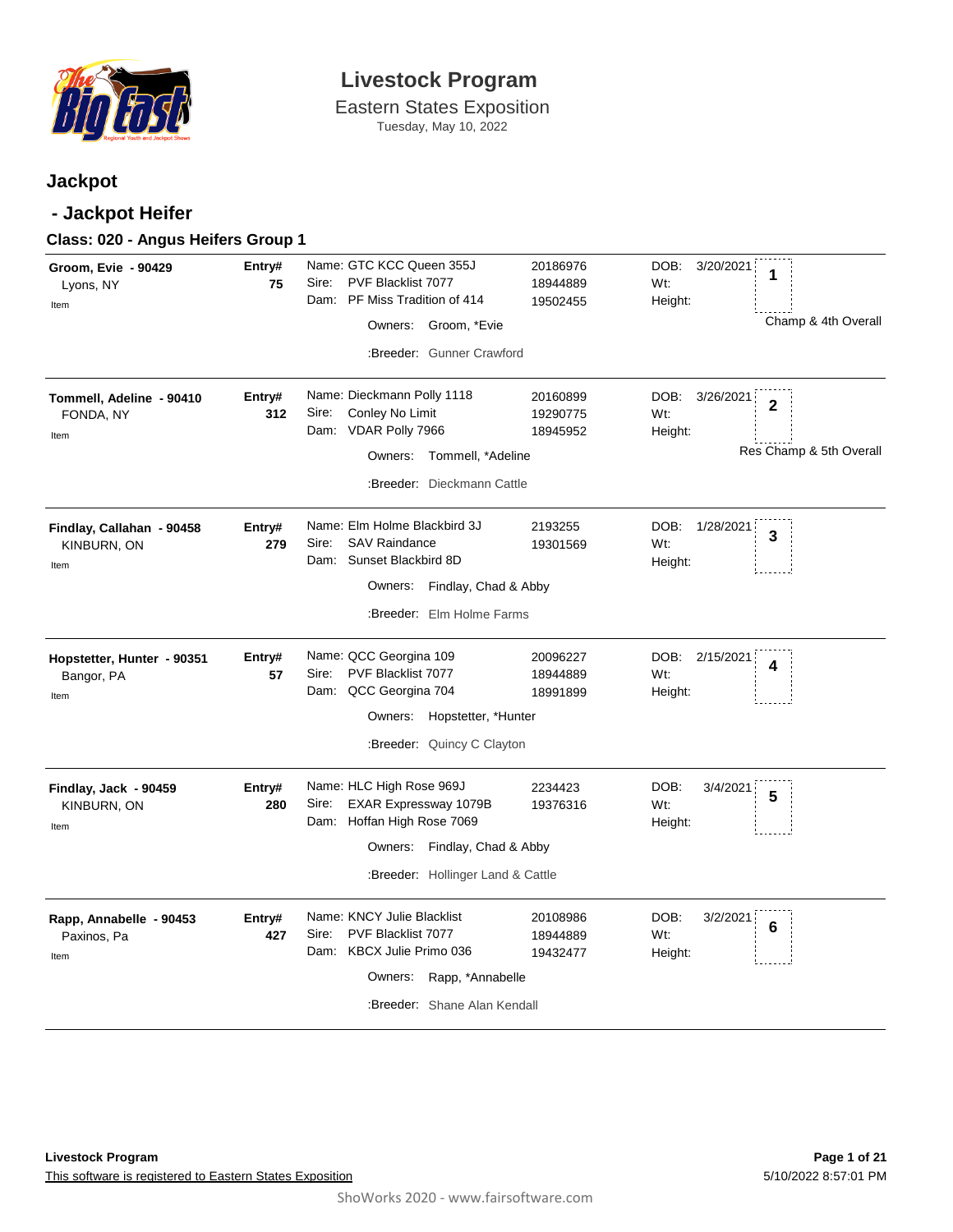

Eastern States Exposition Tuesday, May 10, 2022

### **Class: 021 - Angus Heifers Group 2**

| Groom, Evie - 90429<br>Lyons, NY | Entry#<br>76 | Name: Tullyfergus Everelda 591<br>Sire: Connealy Black Granite<br>Dam: Tullyfergus Everelda 92 |                                  | 20302732<br>17028963<br>17201353 | DOB: 9/15/2021 1<br>Wt:<br>Height: |  |
|----------------------------------|--------------|------------------------------------------------------------------------------------------------|----------------------------------|----------------------------------|------------------------------------|--|
| Item                             |              | Owners:                                                                                        | Groom. *Evie                     |                                  |                                    |  |
|                                  |              |                                                                                                | :Breeder: Tullyfergus Angus Herd |                                  |                                    |  |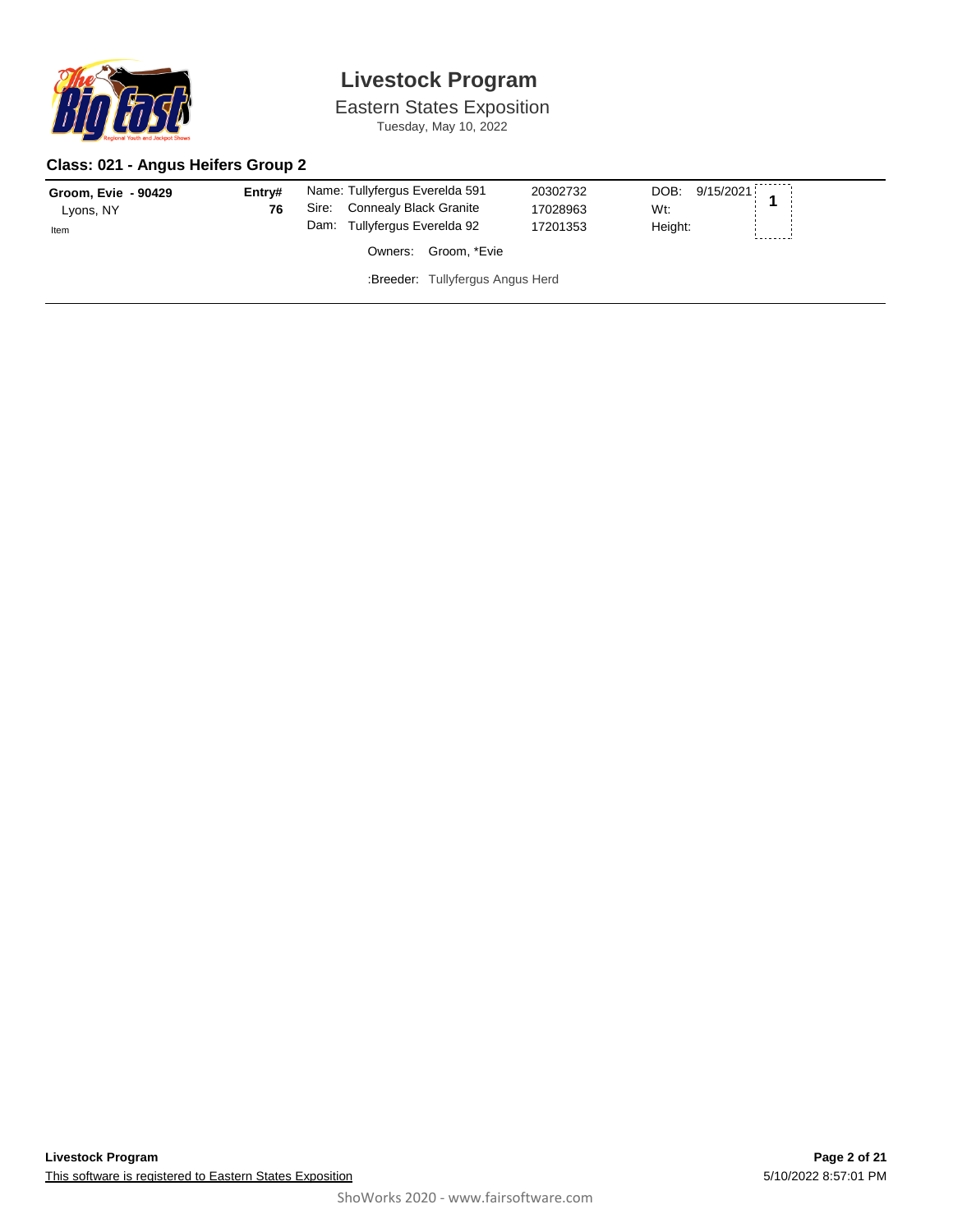

Eastern States Exposition Tuesday, May 10, 2022

#### **Class: 030 - AOBP Heifers**

| Lippert, Kayla - 90417<br>Burr Hill, VA | Entry#<br>303 | Name: BWEL Fancy Like 587J<br>Sire:<br>1 Oak |                 | 408690<br>392867 | 4/10/2021<br>DOB:<br>Wt: |   |       |
|-----------------------------------------|---------------|----------------------------------------------|-----------------|------------------|--------------------------|---|-------|
| Item                                    |               | <b>BWEL 793</b><br>Dam:<br>Owners:           | Lippert, *Kayla | C236894          | Height:                  | 1 | Champ |
|                                         |               | :Breeder:                                    |                 |                  |                          |   |       |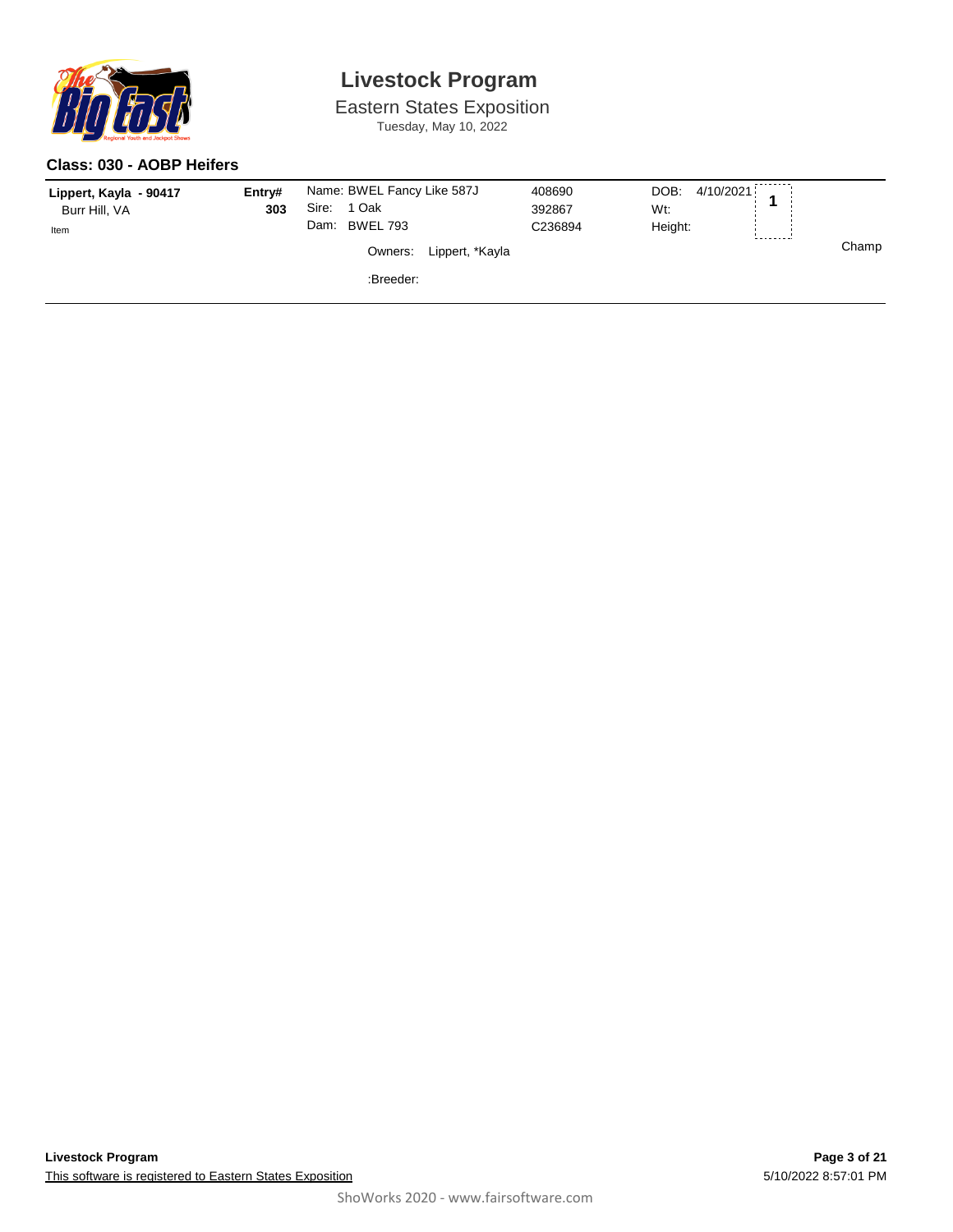

Eastern States Exposition Tuesday, May 10, 2022

#### **Class: 050 - Charolais Heifers**

| <b>Burns, Molly - 90430</b><br>Dover Plains, NY<br>Item | Entry#<br>83 | Name: Bella 1113<br>Sire:<br>Dam: |                       | DOB: 2/12/2021<br>Wt:<br>1015<br>Height: | -------- |       |
|---------------------------------------------------------|--------------|-----------------------------------|-----------------------|------------------------------------------|----------|-------|
|                                                         |              |                                   | Owners: Burns, *Molly |                                          |          | Champ |
|                                                         |              | :Breeder:                         |                       |                                          |          |       |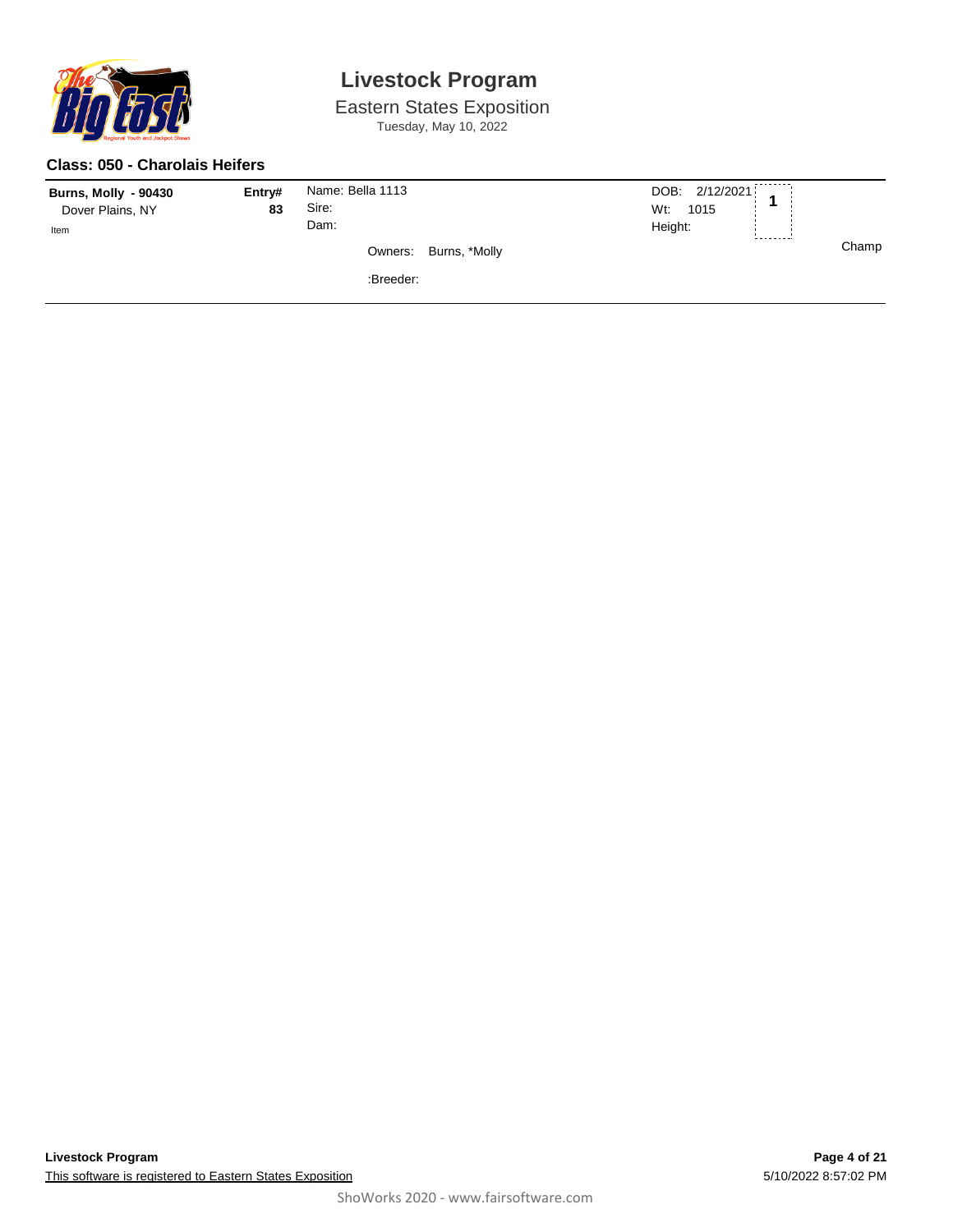

Eastern States Exposition Tuesday, May 10, 2022

### **Class: 060 - Chi-Angus Heifers**

| Perkins, Madison - 121<br>North Stonington, CT<br>Item | Entry#<br>88 | Dam: | Name: MP Kamryn<br>Sire: Colburn Inspire 6116<br><b>VEO Sentry</b> | 407150<br>18522281<br>383676 | DOB:<br>4/7/2022<br>Wt:<br>Height: |                     |
|--------------------------------------------------------|--------------|------|--------------------------------------------------------------------|------------------------------|------------------------------------|---------------------|
|                                                        |              |      | Perkins, *Madison<br>Owners:                                       |                              |                                    | Champ & 3rd Overall |
|                                                        |              |      | :Breeder: Madison Perkins                                          |                              |                                    |                     |
|                                                        |              |      |                                                                    |                              |                                    |                     |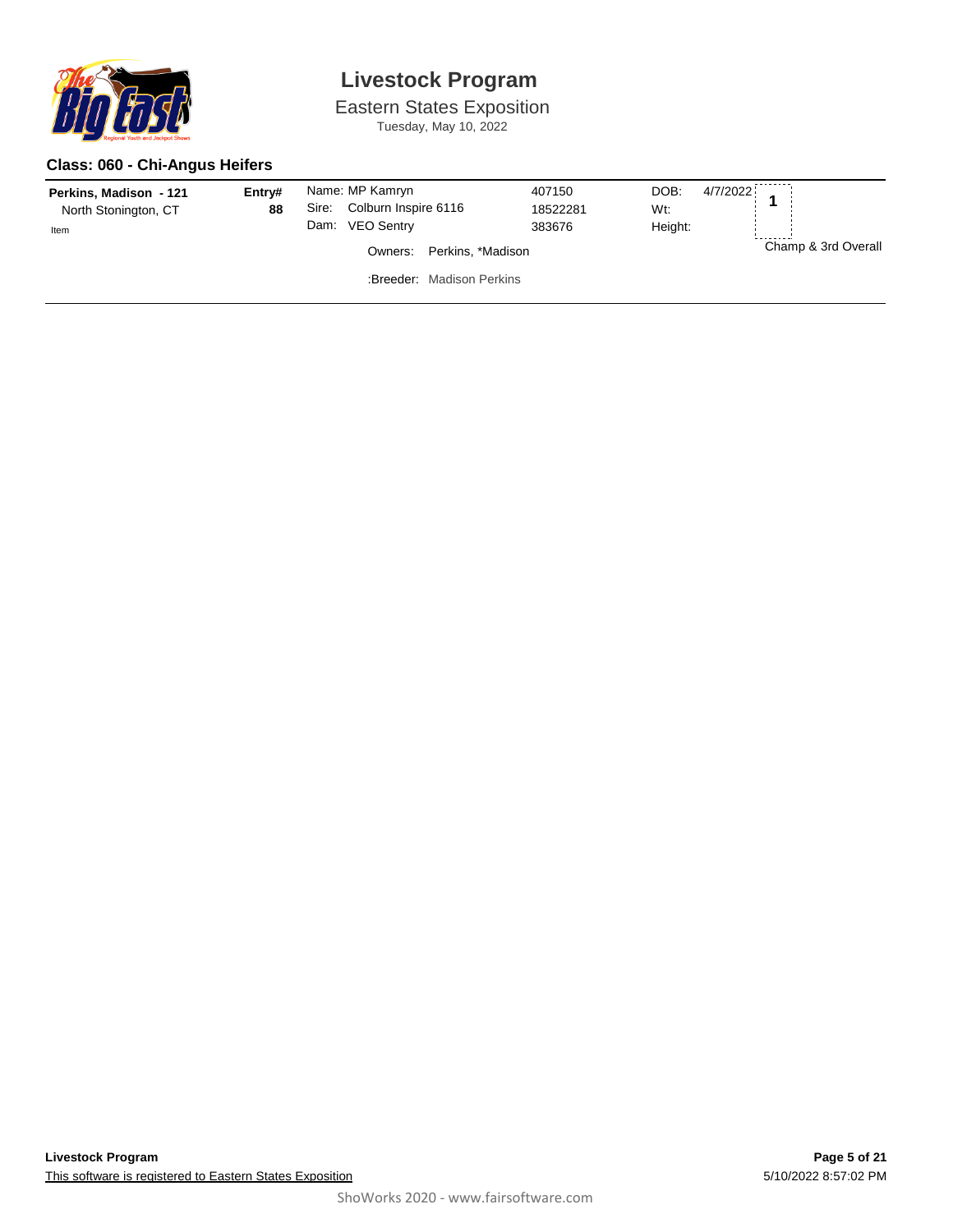

Eastern States Exposition Tuesday, May 10, 2022

#### **Class: 070 - Chi-Maine Heifers**

| Oatley, Olivia - 2148<br>Exeter, RI<br>Item | Entry#<br>15 | Dam: | Name: VEO Maryjane 4J<br>Sire: Colburn Primo 5153<br>VEO Jezebelle |                         | P411163<br>PAN18217480<br>P411162 | DOB: 4/14/2021<br>Wt:<br>Height: |       |
|---------------------------------------------|--------------|------|--------------------------------------------------------------------|-------------------------|-----------------------------------|----------------------------------|-------|
|                                             |              |      |                                                                    | Owners: Oatley, *Olivia |                                   |                                  | Champ |
|                                             |              |      | :Breeder: Olivia Oatley                                            |                         |                                   |                                  |       |
|                                             |              |      |                                                                    |                         |                                   |                                  |       |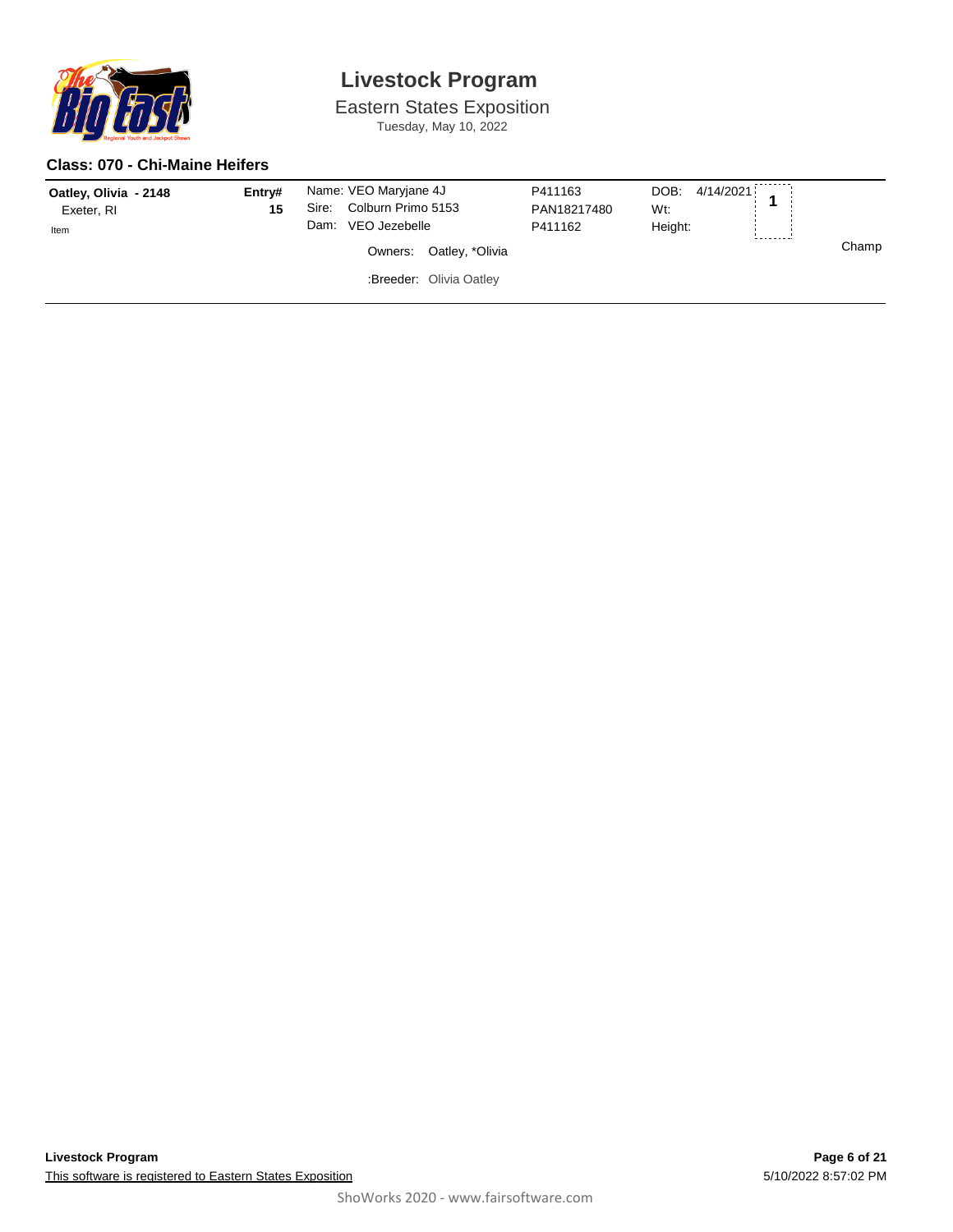

**Class: 080 - Hereford Group 1**

# **Livestock Program**

Eastern States Exposition

Tuesday, May 10, 2022

| Hotchkiss, Hailey - 90077<br>Terryville, CT<br>Item        | Entry#<br>452 | Name: Smore<br>Sire:<br>Dam:<br>Owners:<br>:Breeder:                                                                                                                                                      | DOB:<br>1/1/2021<br>1<br>Wt:<br>Height:<br>Res Champ           |
|------------------------------------------------------------|---------------|-----------------------------------------------------------------------------------------------------------------------------------------------------------------------------------------------------------|----------------------------------------------------------------|
| Billing, Abigail - 90229<br>Newton, Nj<br>Item             | Entry#<br>382 | Name: GP Miss Behavin DN23 2296 30 P44232829<br>UPS Sensation 2296-ET<br>Sire:<br>43311175<br><b>MVF Miss Ruby Rose</b><br>Dam:<br>P43776570<br>Billing, *Abigail<br>Owners:<br>:Breeder: Abigail Billing | DOB:<br>9/6/2020<br>$\overline{2}$<br>Wt:<br>Height:           |
| Gillespie, Aileen - 90365<br>sutton, ma<br>Item            | Entry#<br>218 | Name: BMF B True Nancy<br>44233985<br>ACC Truth Or Dare A24<br>Sire:<br>P43409445<br>SSS Mama Bella 2Z<br>Dam:<br>P43463503<br>Gillespie, *Aileen<br>Owners:<br>:Breeder: Tristan Dunn                    | DOB:<br>11/5/2020<br>$\overline{\mathbf{3}}$<br>Wt:<br>Height: |
| Camara, Olivia - 90324<br>ACUSHNET, MA<br>Item             | Entry#<br>285 | Name: BoFat Hill 14U Dee Too 93H<br>P44225470<br>Sire:<br>Purple MB Womanizer 14U-ET<br>P42945146<br>WR Miss Dizzy 13<br>Dam:<br>P42962235<br>Owners: Camara, *Olivia<br>:Breeder: Harrison Roberts       | DOB:<br>9/21/2020<br>4<br>Wt:<br>Height:                       |
| DeMolles, Brittany - 90051<br>West Bridgewater, MA<br>Item | Entry#<br>361 | Name: KJS Showtime Ms Kelly 72<br>44236628<br>Showtime Fireball 734-ET<br>Sire:<br>43841062<br>Ramsey Kelly 703-ET<br>Dam:<br>43886304<br>DeMolles, *Brittany<br>Owners:<br>:Breeder: Kalin Schrader      | DOB: 10/23/2020<br>5<br>Wt:<br>Height:                         |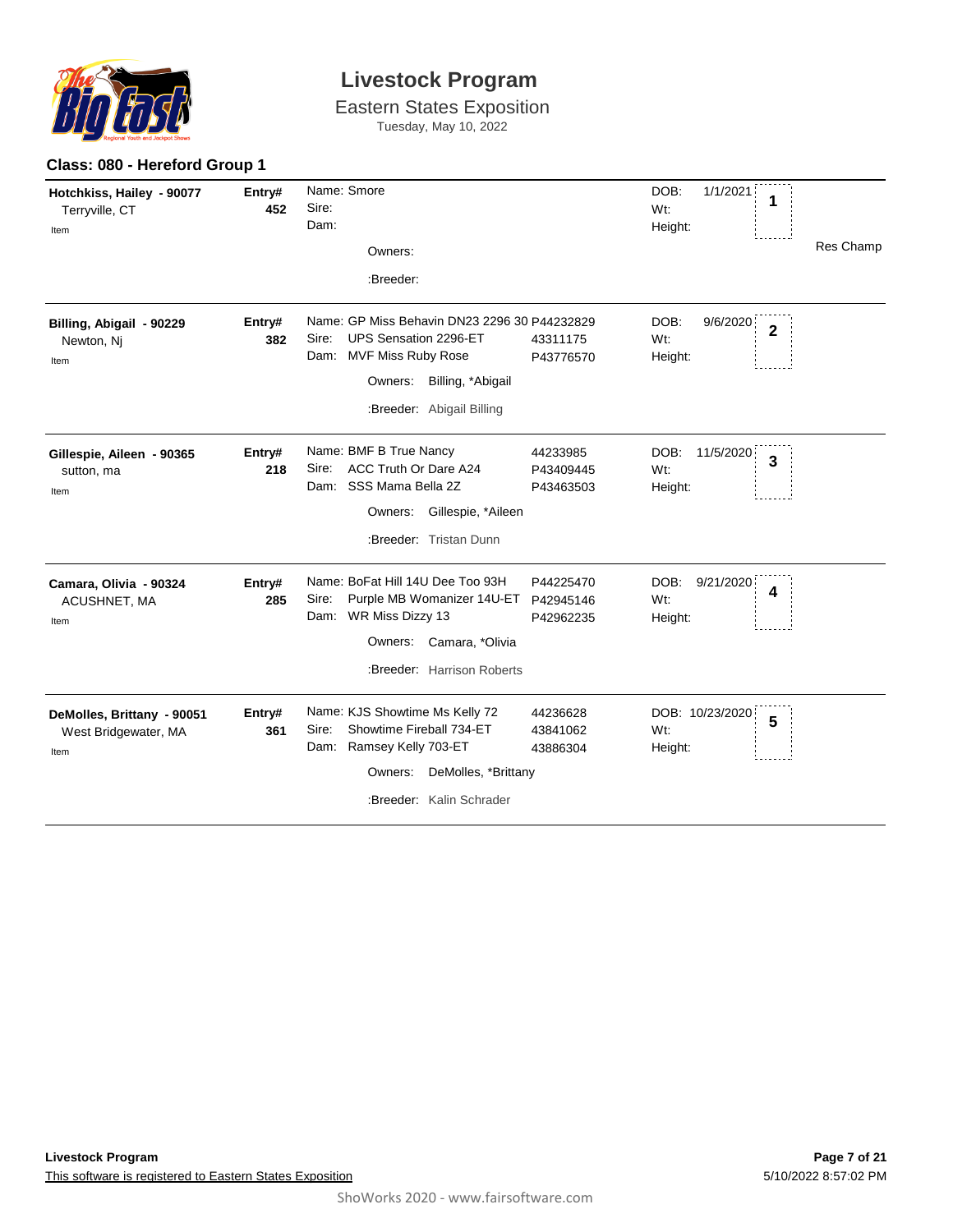

Eastern States Exposition

Tuesday, May 10, 2022

| Pepin, Kurtis - 5598<br>Goshen, CT<br>Item           | Entry#<br>109 | Name: Wildcat Portobello 1899-ET<br>SR Dominate 308F-ET<br>Sire:<br>Wildcat OC Patience 21Z-ET<br>Dam:<br>Owners: Pepin, *Kurtis<br>:Breeder: Lauren Jones                   | 44278606<br>43954712<br>43276921    | DOB:<br>1/28/2021<br>1<br>Wt:<br>Height:              | Champ |
|------------------------------------------------------|---------------|------------------------------------------------------------------------------------------------------------------------------------------------------------------------------|-------------------------------------|-------------------------------------------------------|-------|
| Ramsdell, Dawson - 90361<br>Limington, ME<br>Item    | Entry#<br>397 | Name: H WMS Mariah 103-ET<br>UPS Entice 9365-ET<br>Sire:<br>H MS 0103 Mariah 4488-ET<br>Dam:<br>Ramsdell, *Dawson<br>Owners:                                                 | P44248527<br>P44058137<br>P43482152 | DOB:<br>2/22/2021<br>$\overline{2}$<br>Wt:<br>Height: |       |
|                                                      |               | :Breeder: Hoffman Herefords                                                                                                                                                  |                                     |                                                       |       |
| DeMarest, Morgan - 90448<br>Terryville, CT<br>Item   | Entry#<br>373 | Name: DJF Kiara 7J-ET<br>BR Belle Aire 6001<br>Sire:<br>Dam: JB Remetee 213<br>Owners: DeMarest, *Morgan<br>:Breeder: Kaia Howe                                              | 44274615<br>43724674<br>43056323    | DOB:<br>1/26/2021<br>3<br>Wt:<br>Height:              |       |
| Ramsdell, Mackenzie - 90362<br>Limington, ME<br>Item | Entry#<br>130 | Name: RFF Dolly 17J<br>UPS Sensation 2296-ET<br>Sire:<br>Dam: BR Holly 9051<br>Ramsdell, *Mackenzie<br>Owners:<br>:Breeder: Dawson Ramsdell                                  | 44241585<br>43311175<br>44013127    | DOB:<br>1/21/2021<br>4<br>Wt:<br>Height:              |       |
| Staub, Hannah - 90440<br>Taneytown, MD<br>Item       | Entry#<br>291 | Name: HGAR Custom Made<br>GARW Mr Custom Made 7056- 43933761<br>Sire:<br>HP Lambeau 1501 Jane 5171 1 P43872301<br>Dam:<br>Owners: Staub, *Hannah<br>:Breeder: Connor McCrumb | P44267425                           | DOB:<br>2/10/2021<br>5<br>Wt:<br>Height:              |       |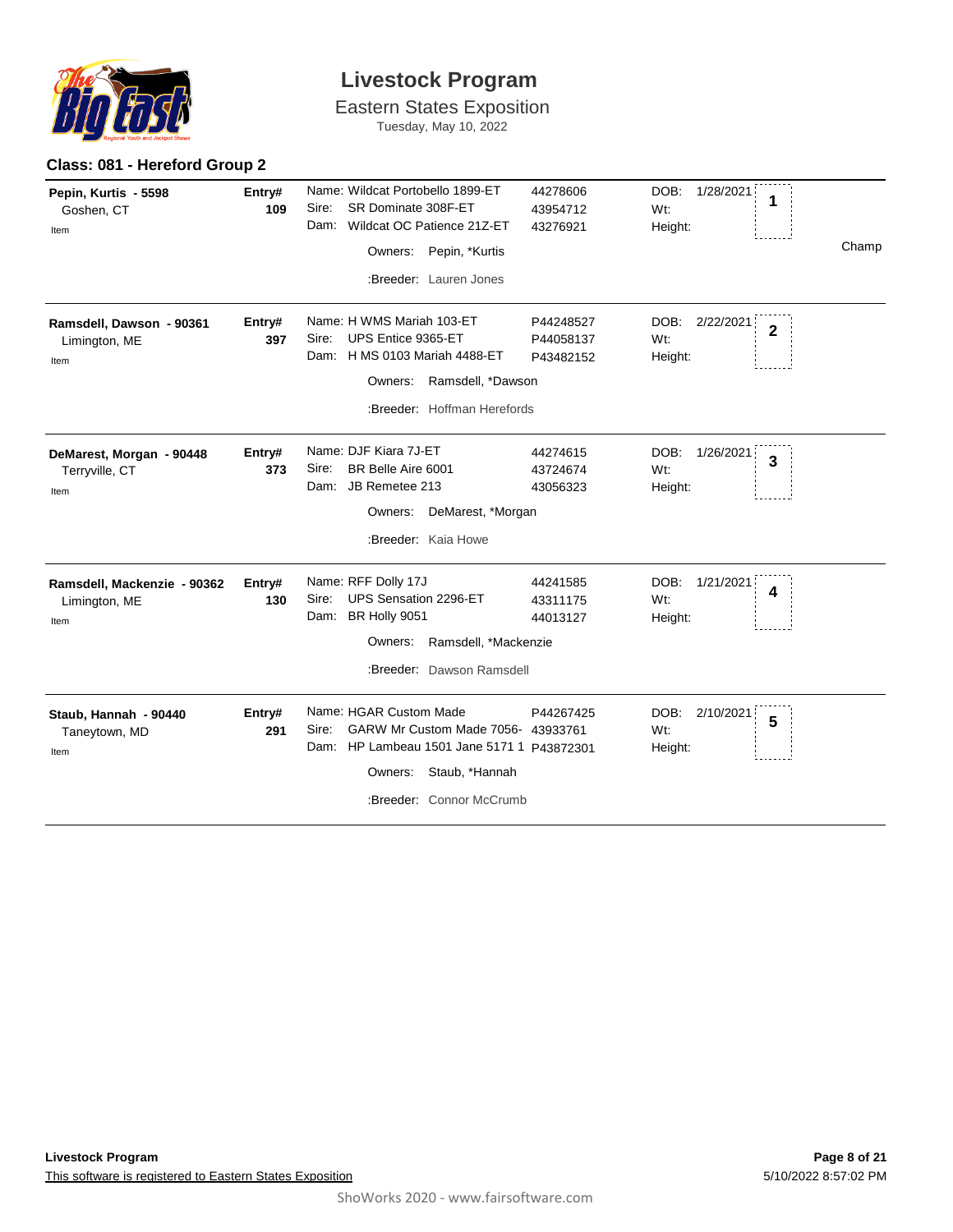

Eastern States Exposition Tuesday, May 10, 2022

| Pepin, Kurtis - 5598<br>Goshen, CT<br>Item               | Entry#<br>110 | Name: Pepin 124Y Astrid 014J-ET<br>Sire:<br>BR Copper 124Y<br>Dam: Pepin Josie 230Z<br>Pepin, *Kurtis<br>Owners:                                                       | 44276377<br>43273909<br>43377639   | DOB:<br>3/15/2021<br>1<br>Wt:<br>Height:              |
|----------------------------------------------------------|---------------|------------------------------------------------------------------------------------------------------------------------------------------------------------------------|------------------------------------|-------------------------------------------------------|
|                                                          |               | :Breeder: Kurtis Pepin                                                                                                                                                 |                                    |                                                       |
| Gillespie, Anneka - 90375<br>sutton, ma<br>Item          | Entry#<br>213 | Name: BMF Magnolia Mae 03J<br>CRR 109 Catapult 322<br>Sire:<br>Dam: BMF Mavis If You Dare 03F<br>Owners: Gillespie, *Anneka<br>:Breeder: Tristan Dunn                  | 44288117<br>P43384585<br>P43936382 | DOB:<br>3/26/2021<br>$\overline{2}$<br>Wt:<br>Height: |
| Billing, Abigail - 90229<br>Newton, Nj<br>Item           | Entry#<br>384 | Name: GP Audacity 88X T31 327J-ET<br>Sire: NJW 98S R117 Ribeye 88X-ET 43094146<br>Dam: STC Loaded Lady 31<br>Owners:<br>Billing, *Abigail<br>:Breeder: Abigail Billing | P44318561<br>P42848126             | DOB:<br>4/24/2021<br>3<br>Wt:<br>Height:              |
| Hotchkiss, Hailey - 90077<br>Terryville, CT<br>Item      | Entry#<br>453 | Name: Athena<br>Sire:<br>Dam:<br>Owners:<br>:Breeder:                                                                                                                  |                                    | DOB:<br>4/22/2021<br>4<br>Wt:<br>Height:              |
| Ostrander, Sophia - 90425<br>Sprakers, NY<br>Item        | Entry#<br>19  | Name: BR 9024 Victra 31J<br>Boyd Power Surge 9024<br>Sire:<br>Dam: Glenview 4040 Victa G10<br>Owners: Ostrander, *Sophia<br>:Breeder: Robert P Church                  | P44273367<br>P44004782<br>44051336 | DOB:<br>3/1/2021<br>5<br>Wt:<br>Height:               |
| DeMolles, Ashlee - 90133<br>West Bridgewater, MA<br>Item | Entry#<br>369 | Name: Carter Miss Catapult 42J<br>CRR 109 Catapult 702<br>Sire:<br>Dam: UPS Miss Endure 8144<br>DeMolles, *Ashlee<br>Owners:<br>:Breeder: Sarah Carter                 | 44280701<br>43847146<br>43921754   | DOB:<br>4/10/2021<br>6<br>Wt:<br>Height:              |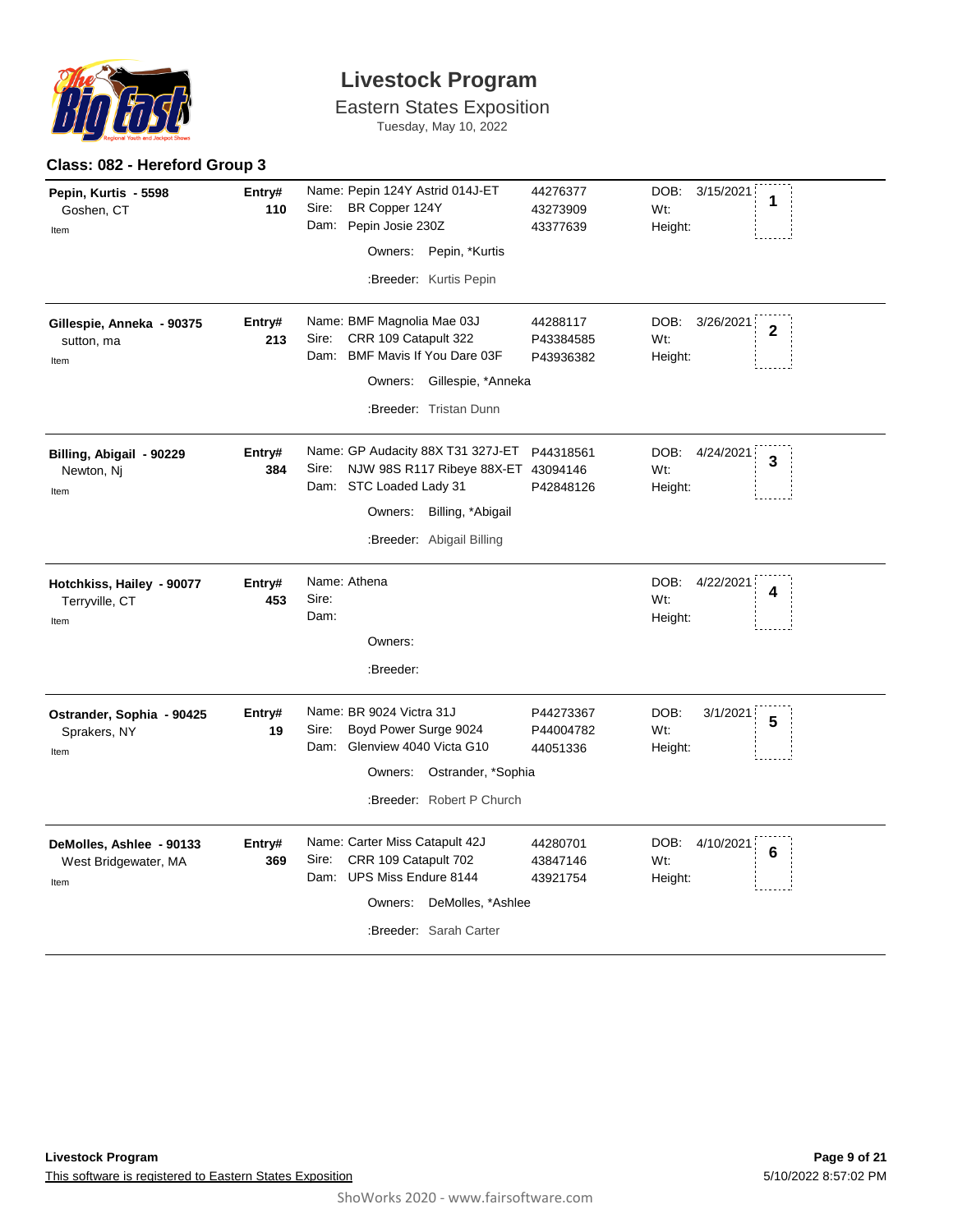

Eastern States Exposition

Tuesday, May 10, 2022

### **Class: 083 - Hereford Group 4**

| Pepin, Kurtis - 5598<br>Goshen, CT<br>Item    | Entry#<br>111 | Name: Pepin 702E Judy 122J<br>Pepin 028X Sentinal 702E<br>Sire:<br>Dam: Pepin Josie 230Z<br>Pepin, *Kurtis<br>Owners:<br>:Breeder: Kurtis Pepin | 44342308<br>43772143<br>43377639    | DOB:<br>5/4/2021<br>Wt:<br>Height: |                |
|-----------------------------------------------|---------------|-------------------------------------------------------------------------------------------------------------------------------------------------|-------------------------------------|------------------------------------|----------------|
| Skuza, Henry - 90345<br>Millbrook, NY<br>Item | Entry#<br>454 | Name: JDS Extravagance J12<br>SHR 5064 Revenge 9042 ET<br>Sire:<br>Dam: HCC Delillia G21<br>Owners:<br>:Breeder:                                | P44249570<br>P44059081<br>P44070104 | DOB:<br>5/3/2021<br>Wt:<br>Height: | $\overline{2}$ |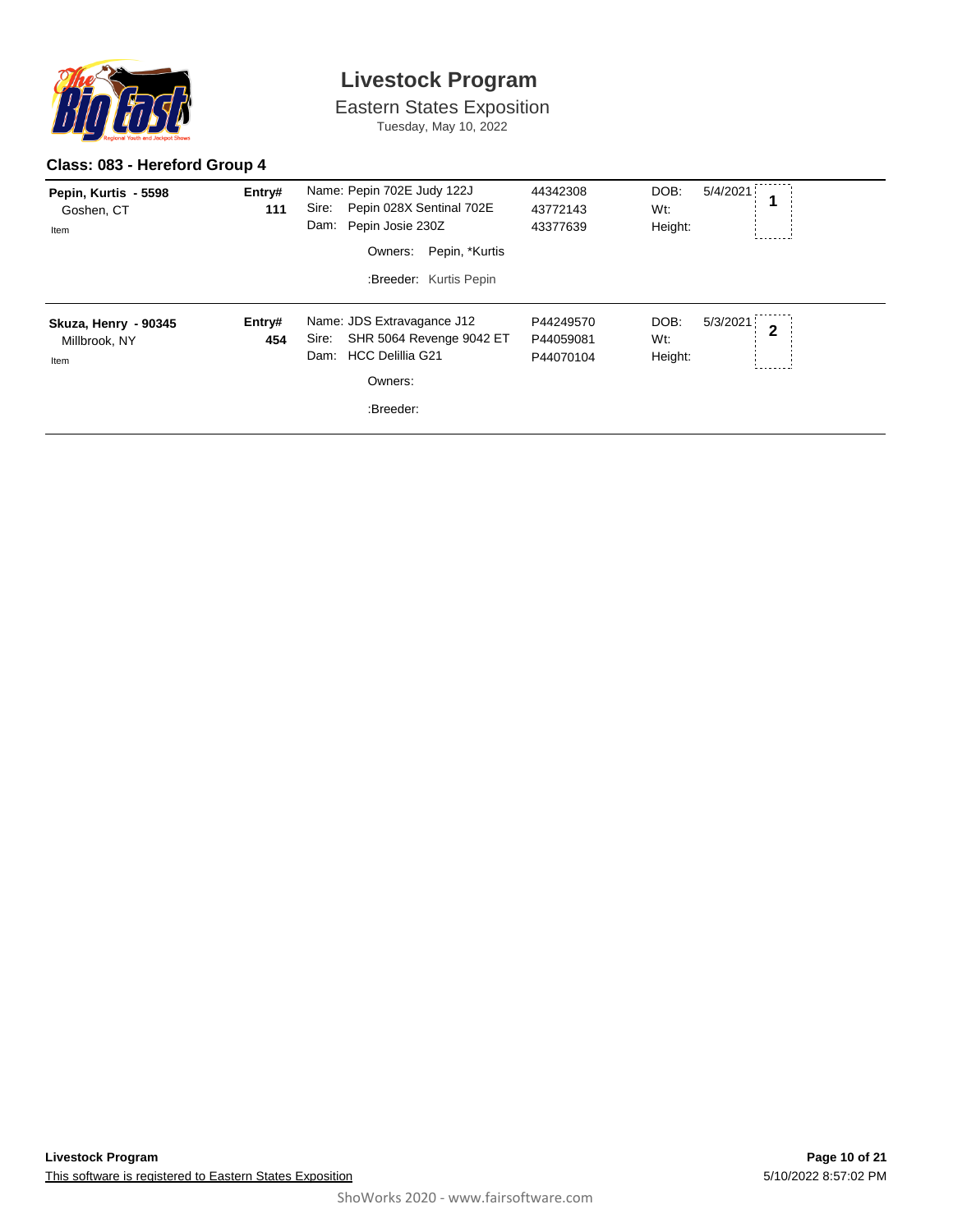

Eastern States Exposition Tuesday, May 10, 2022

#### **Class: 084 - Hereford Group 5**

| Roberts, Harrison - 130<br>Williamsburg, MA<br>Item | Entry#<br>449 | Name: Bofat Hill 2296 Rosie 112J-ET<br>Sire:<br>UPS Sensation 2296-ET<br>WR Miss Rosie 44<br>Dam:<br>Owners:<br>:Breeder:                                          | P44329145<br>43311175<br>P42962234 | DOB: 11/14/2021<br>Wt:<br>Height:   |                |
|-----------------------------------------------------|---------------|--------------------------------------------------------------------------------------------------------------------------------------------------------------------|------------------------------------|-------------------------------------|----------------|
| Stahoski, Craig - 90325<br>newton, NJ<br>Item       | Entry#<br>388 | Name: C&P Bluey 10D J1<br>NJW 160B 028X Historic 81E-E P43829334<br>Sire:<br><b>DDS Bubbles</b><br>Dam:<br>Stahoski, *Craig<br>Owners:<br>:Breeder: Craig stahoski | P44342795<br>P43797965             | 8/28/2021<br>DOB:<br>Wt:<br>Height: | $\overline{2}$ |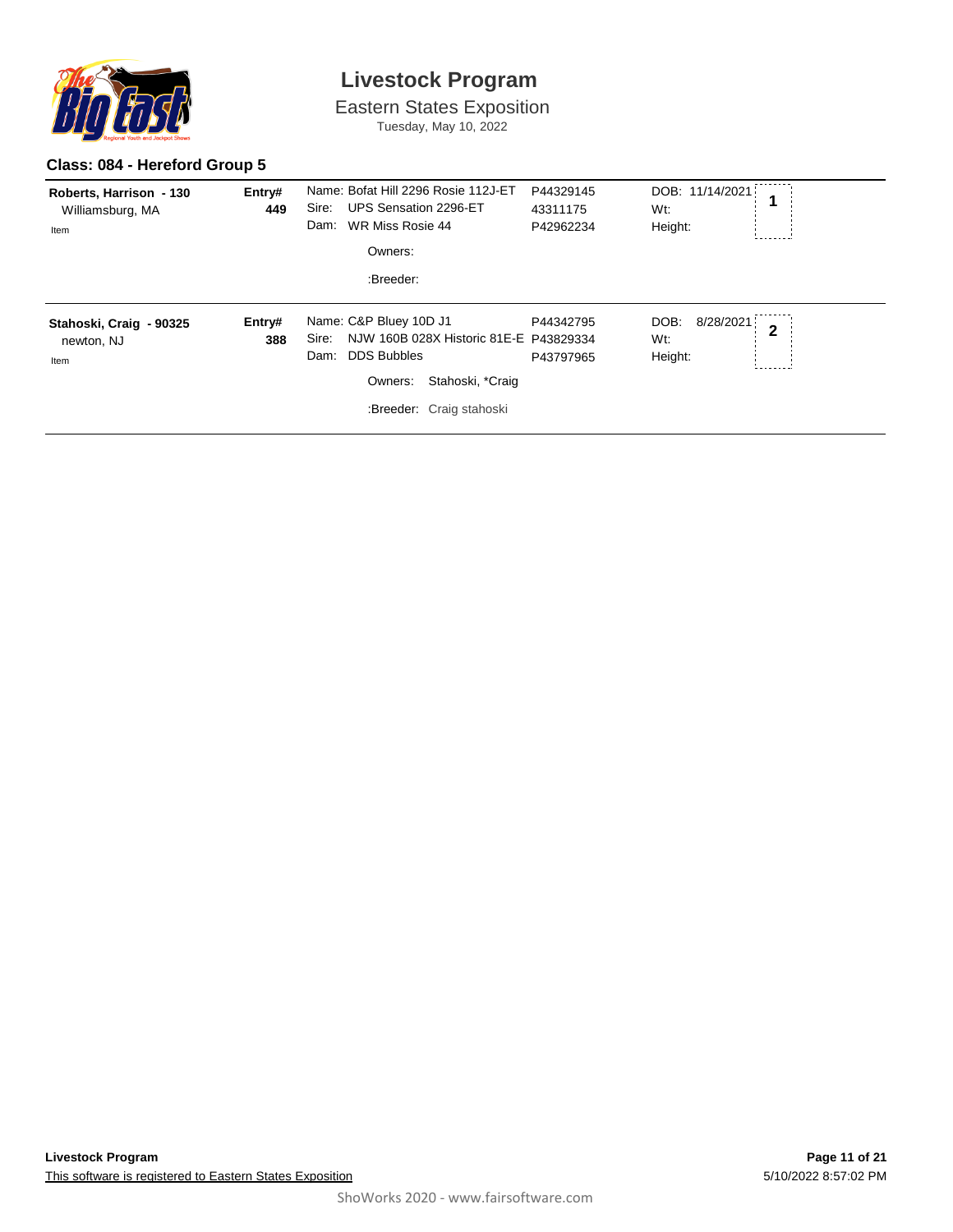

Eastern States Exposition Tuesday, May 10, 2022

### **Class: 090 - Highland Heifers**

| Morelli, Thomas - 90359<br>Elverson, PA<br>Item | Entry# | Sire: | Name: STR Adrenaline<br><b>Highland Spice Hickory</b><br>Dam: Star Lake Acadia | 62099<br>59533<br>51514 | DOB:<br>5/4/2021<br>Wt:<br>Height: |  |       |
|-------------------------------------------------|--------|-------|--------------------------------------------------------------------------------|-------------------------|------------------------------------|--|-------|
| Morelli III, *Thomas<br>Owners:                 |        |       |                                                                                |                         |                                    |  | Champ |
|                                                 |        |       | :Breeder: Star Lake Cattle Company                                             |                         |                                    |  |       |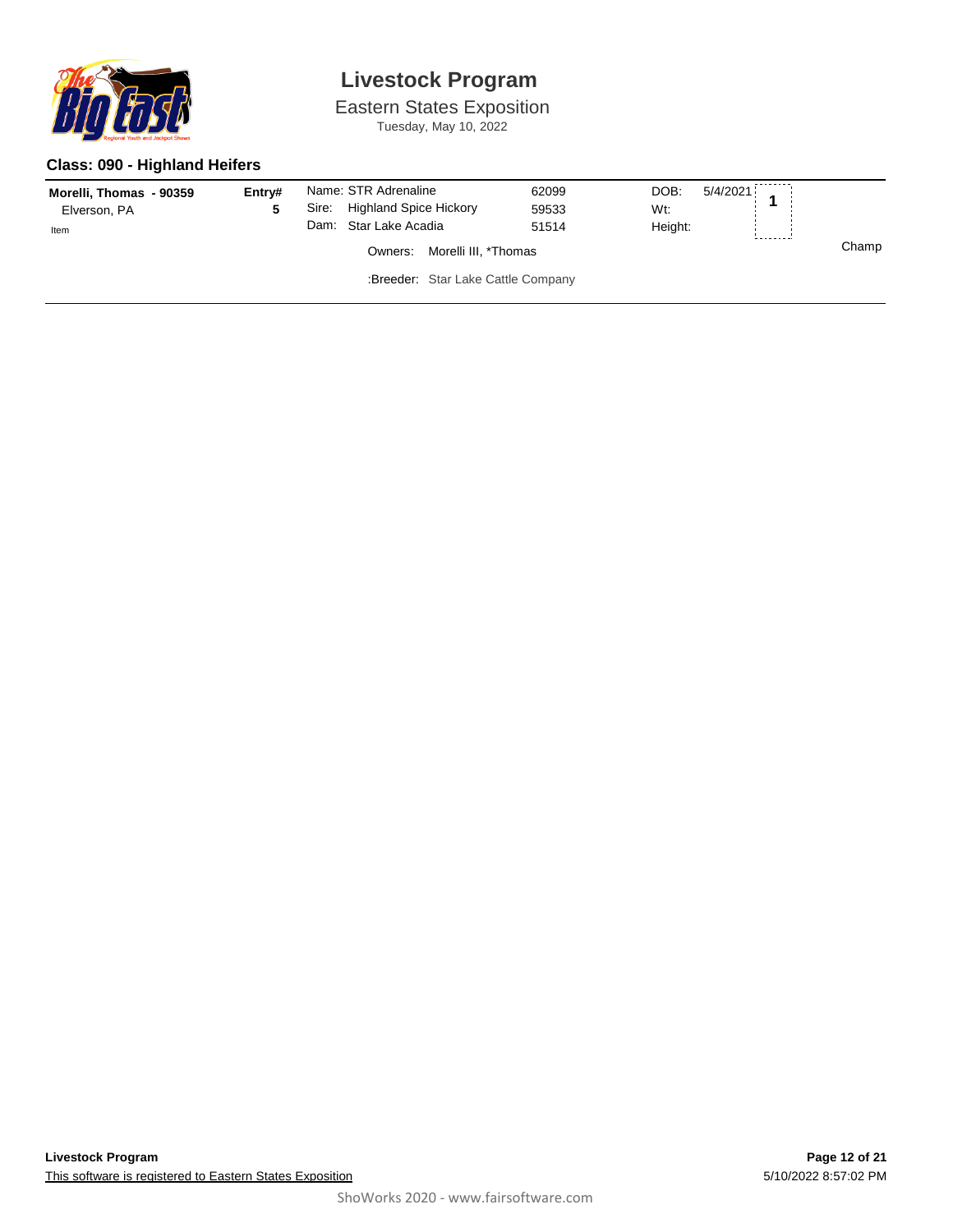

Eastern States Exposition Tuesday, May 10, 2022

#### **Class: 110 - Maine Heifers**

| Royce, Kandace - 90389<br>North Granby, CT<br>Item | Entry#<br>35 | Name: MCNL Miss Hotty 070J<br>Mr Teflon 70IG<br>Sire:<br>Dam: MCNL Miss Hotty 70D |                         | 524429<br>M942893<br>470883 | DOB: 5/20/2021<br>Wt.<br>670<br>Height: |  |       |
|----------------------------------------------------|--------------|-----------------------------------------------------------------------------------|-------------------------|-----------------------------|-----------------------------------------|--|-------|
| Owners: Royce, *Kandace                            |              |                                                                                   |                         |                             |                                         |  | Champ |
|                                                    |              |                                                                                   | :Breeder: McConell Farm |                             |                                         |  |       |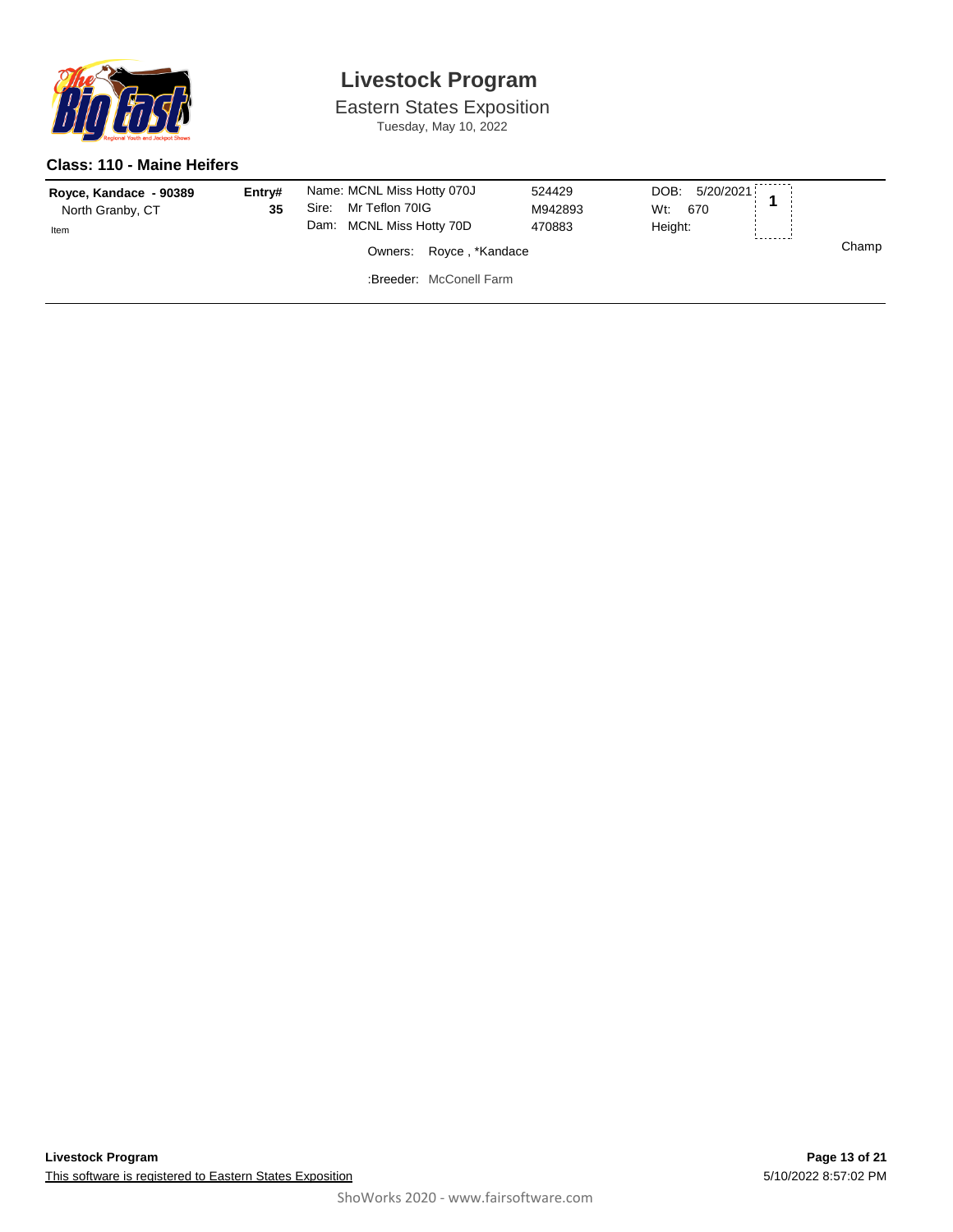

Eastern States Exposition

Tuesday, May 10, 2022

#### **Class: 120 - Maintainer Heifers**

| Hicks, james - 90233<br>rhinebeck ny, NY<br>Item | Entry#<br>201 | Name: Lucy 2180<br>Goet 180<br>Sire:<br>Ms Relentless F810<br>Dam:<br>Hicks, *James<br>Owners:<br>:Breeder: Tanner Francis        | 530011<br>400082<br>C530010 | DOB:<br>6/17/2021<br>1<br>Wt:<br>Height:                       |
|--------------------------------------------------|---------------|-----------------------------------------------------------------------------------------------------------------------------------|-----------------------------|----------------------------------------------------------------|
| Dias, Lily - 136<br>Norton, MA<br>Item           | Entry#<br>177 | Name: Mid State Iconic Jewel<br>Duel Icon 802F<br>Sire:<br>Shimmer<br>Dam:<br>Dias, *Lily<br>Owners:<br>:Breeder: Mid State Farms | 522183<br>502063<br>C522165 | DOB:<br>3/21/2021<br>$\overline{2}$<br>Wt:<br>Height:          |
| Chaine, Olivia - 90436<br>Fryeburg, ME<br>Item   | Entry#<br>207 | Name: PFF Karis<br><b>Bodacious</b><br>Sire:<br>PPSC Cadillac<br>Dam:<br>Chaine, *Olivia<br>Owners:<br>:Breeder: Lauren Pride     | 523173<br>416348<br>490822  | DOB:<br>4/29/2021<br>$\overline{\mathbf{3}}$<br>Wt:<br>Height: |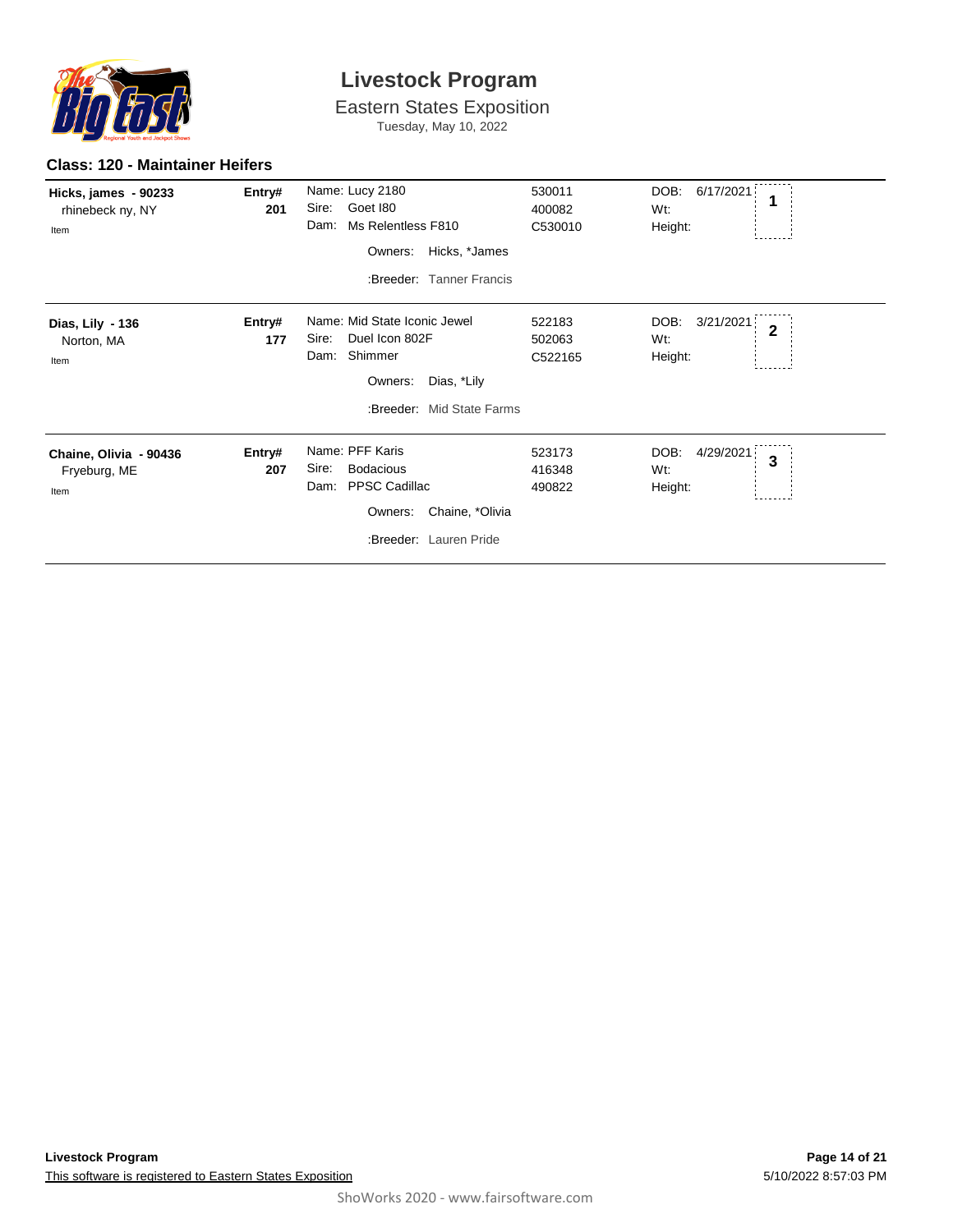

Eastern States Exposition Tuesday, May 10, 2022

### **Class: 130 - Non-Papered Heifers Group 1**

| Parson, Aaron - 90420<br>Graysville, PA<br>Item | Entry#<br>363 | Name: 4K Miss Pride<br>PVF Surveillance 4129<br>Sire:<br>Dam: Onsight Angus<br>Owners: Parson, *Aaron<br>:Breeder: 4K | DOB:<br>1/3/2021<br>Wt:<br>Height:<br>Champ & Grand Overall   |
|-------------------------------------------------|---------------|-----------------------------------------------------------------------------------------------------------------------|---------------------------------------------------------------|
| Lippert, Kayla - 90417<br>Burr Hill, VA<br>Item | Entry#<br>304 | Name: BWEL Daisey 423J<br>409570<br>Sire:<br>Dam:<br>Owners:<br>Lippert, *Kayla<br>:Breeder:                          | 2/12/2021<br>DOB:<br>$\overline{2}$<br>1065<br>Wt:<br>Height: |
| Shultz, Natalie - 90377<br>Dover, NE<br>Item    | Entry#<br>90  | Name: MAHA Frida<br>Sire:<br>Dam:<br>Shultz, *Natalie<br>Owners:<br>:Breeder:                                         | DOB:<br>1/14/2021<br>3<br>Wt:<br>Height:                      |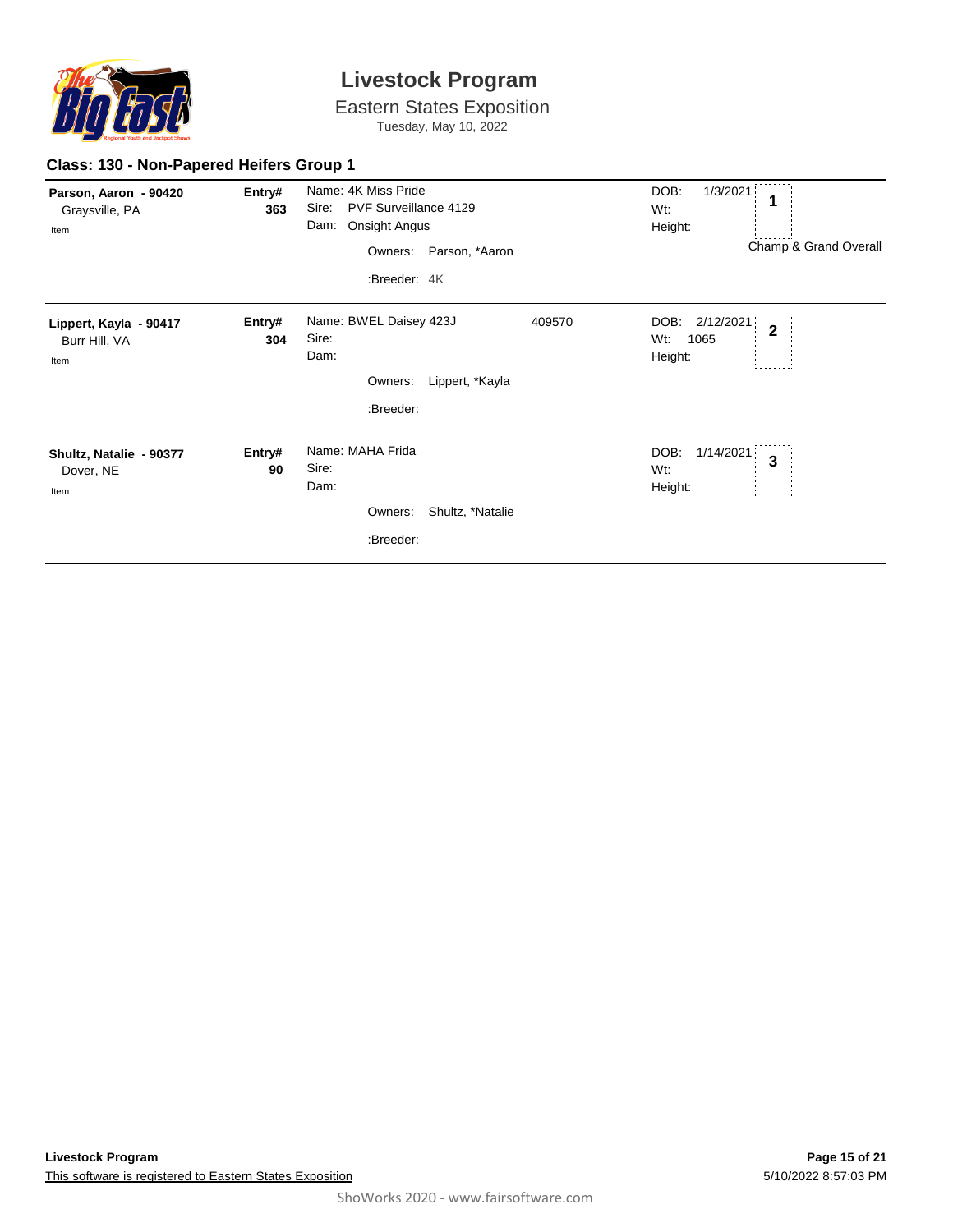

**Class: 131 - Non-Papered Heifers Group 2**

### **Livestock Program**

Eastern States Exposition Tuesday, May 10, 2022

| Von Der Leith, Matt - 90462<br>Rhinebeck, NY<br>Item | Entry#<br>429 | Name: VDL Abby 101<br>Sire:<br>Primo<br>Dam:<br><b>VDL Land &amp; Cattle</b><br>Owners:<br>:Breeder: VDL Land & Cattle | DOB:<br>3/28/2021<br>1<br>Wt:<br>Height:<br>Res Champ                 |
|------------------------------------------------------|---------------|------------------------------------------------------------------------------------------------------------------------|-----------------------------------------------------------------------|
| Lippert, Kayla - 90417<br>Burr Hill, VA<br>Item      | Entry#<br>305 | Name: BWEL Juniper<br>Sire:<br>Dam:<br>Lippert, *Kayla<br>Owners:<br>:Breeder:                                         | DOB:<br>4/20/2021<br>$\overline{\mathbf{2}}$<br>Wt:<br>890<br>Height: |
| Couto, Kaylin - 90409<br>Foster, RI<br>Item          | Entry#<br>162 | Name: Camilla<br>Sire:<br>Dam:<br>Couto, *Kaylin<br>Owners:<br>:Breeder: Vaughn Oatley                                 | DOB:<br>4/2/2021<br>$\mathbf{3}$<br>Wt:<br>Height:                    |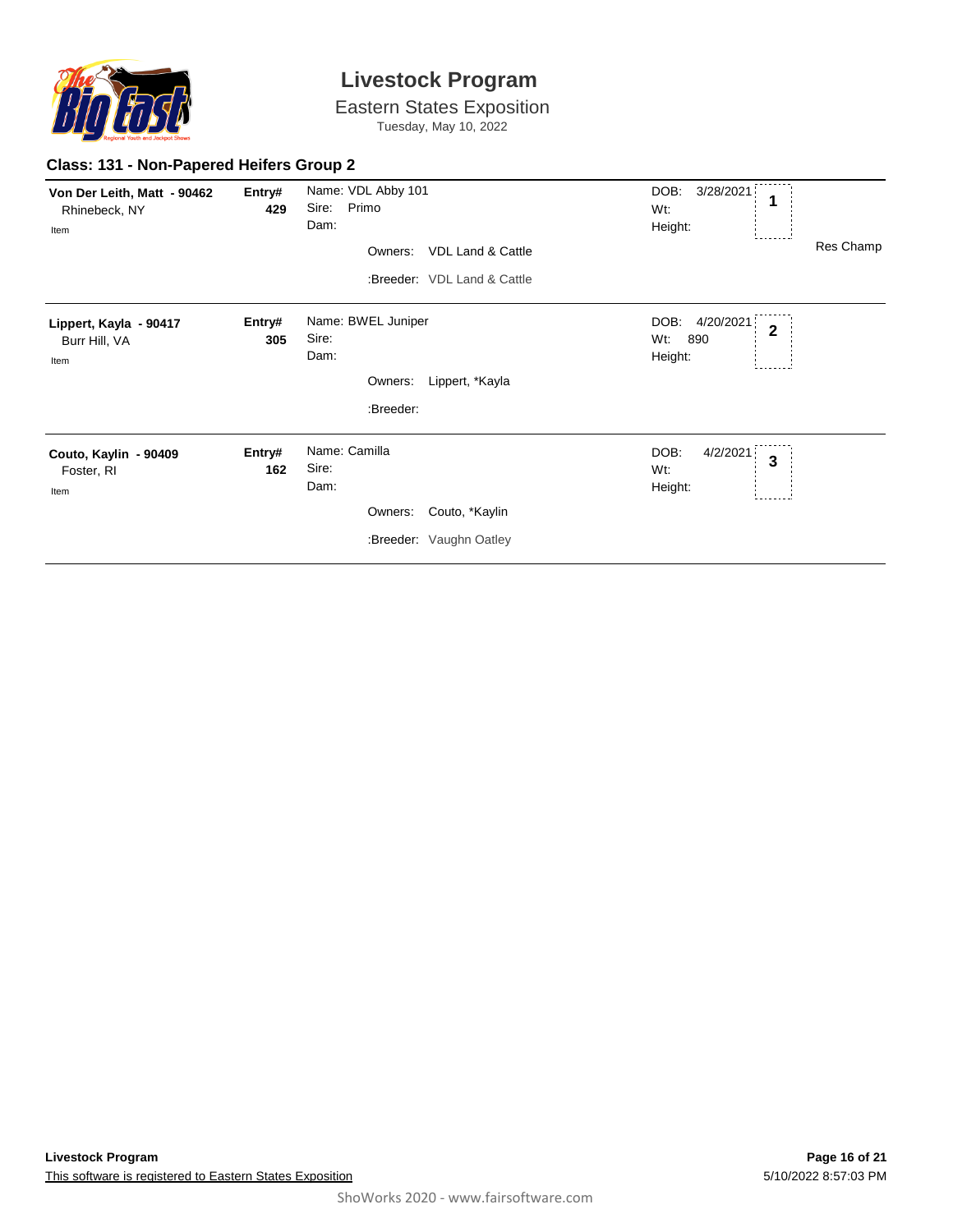

Eastern States Exposition Tuesday, May 10, 2022

### **Class: 132 - Non-Papered Heifers Group 3**

| Otero, Angelina - 90426<br>Stanfordville, NY<br>Item | Entry#<br>25 | Name: Pepper<br>Sire:<br>Red<br>Dam: Big Mamma |                          | DOB:<br>$9/1/2021$ 1<br>Wt:<br>Height:<br>-------- |
|------------------------------------------------------|--------------|------------------------------------------------|--------------------------|----------------------------------------------------|
|                                                      |              |                                                | Owners: Otero, *Angelina |                                                    |
|                                                      |              |                                                | :Breeder: Angelina Otero |                                                    |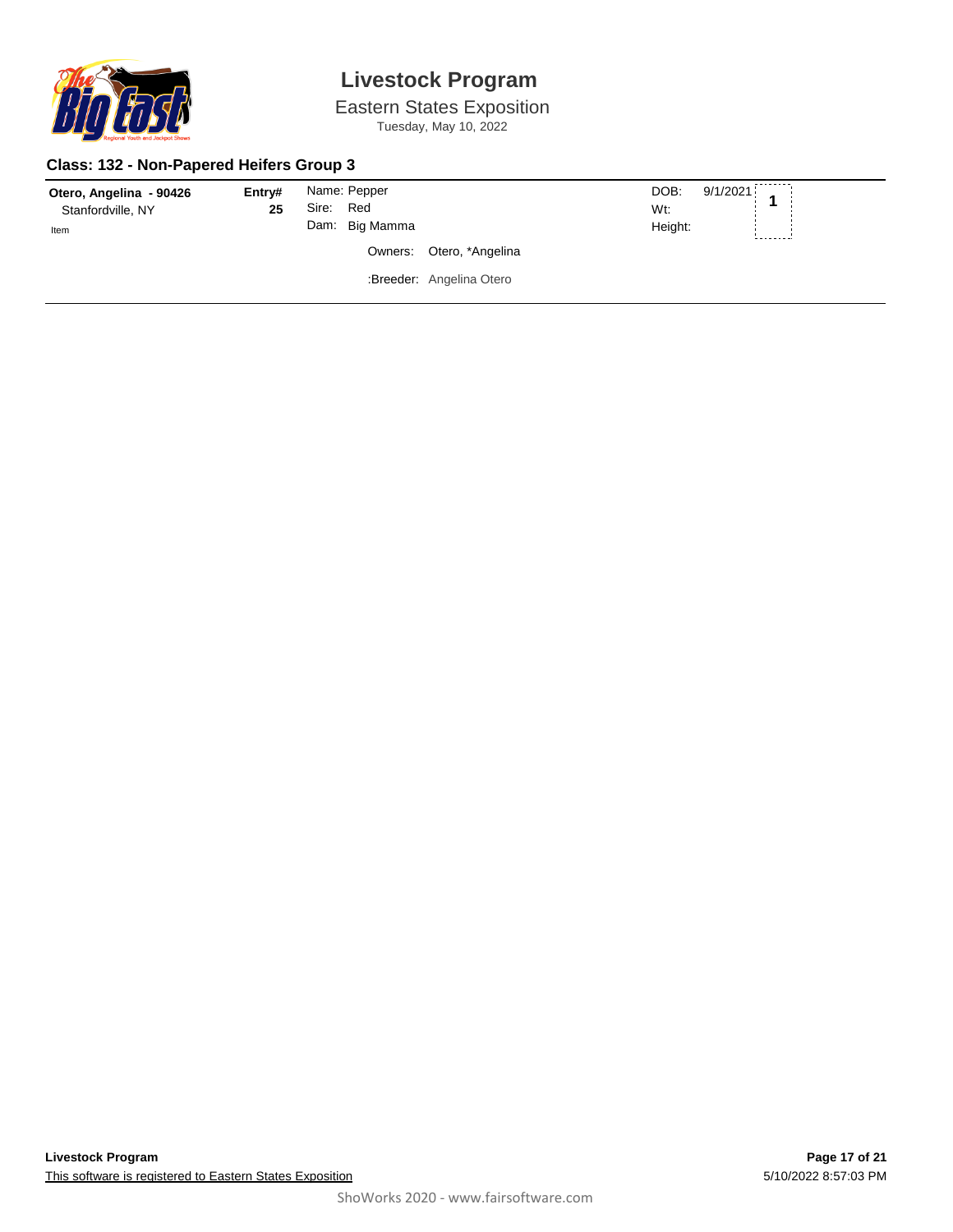

Eastern States Exposition Tuesday, May 10, 2022

#### **Class: 140 - Shorthorn Heifers**

| Ramsdell, Madelyn - 90364<br>Limington, ME<br>Item   | Entry#<br>455 | Name: Misty<br>Sire:<br><b>SULL Master of Rose</b><br>Phoenix<br>Dam:<br>Owners:<br>:Breeder:                                                         | x4319575<br>x4176292<br>x4267639 | DOB:<br>4/18/2021<br>Wt:<br>Height:                   | Champ     |
|------------------------------------------------------|---------------|-------------------------------------------------------------------------------------------------------------------------------------------------------|----------------------------------|-------------------------------------------------------|-----------|
| McGlashan, Blair - 90431<br><b>UDORA, ON</b><br>Item | Entry#<br>94  | Name: Blenview J-Lo<br><b>CSF Evolution</b><br>Sire:<br><b>Blenview Champagne</b><br>Dam:<br>McGlashan, *Blair<br>Owners:<br>:Breeder: Blenview Farms | 29214<br>AR21874<br>21593        | 2/15/2021<br>DOB:<br>$\overline{2}$<br>Wt:<br>Height: | Res Champ |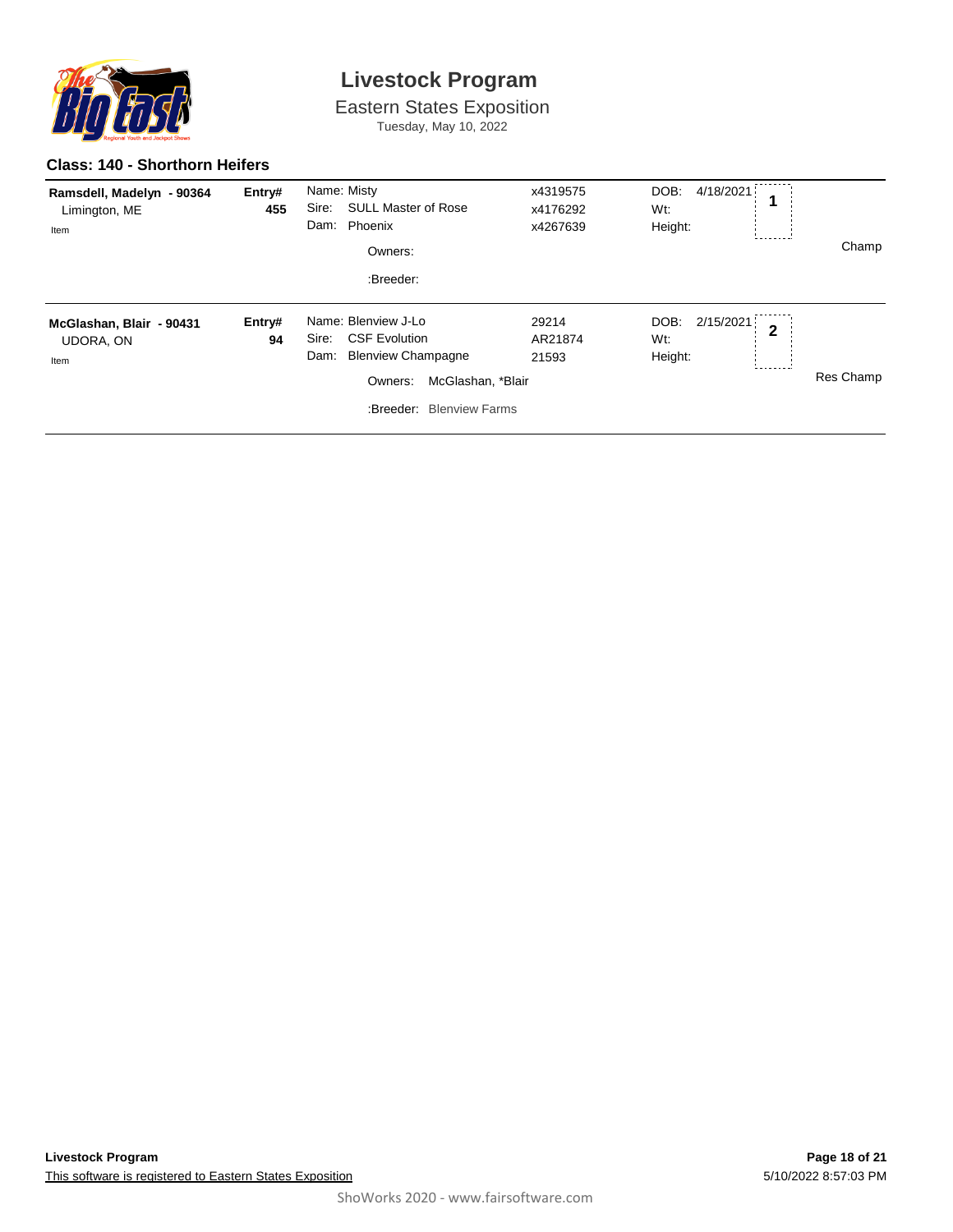

Eastern States Exposition Tuesday, May 10, 2022

#### **Class: 150 - Shorthorn Plus Heifers**

| Mccarthy, Isabella - 90388<br>Houlton, ME<br>Item | Entry#<br>251 | Name: POW Mistress J4<br>Sire:<br>Sull Red Blood<br>Dam: Mistress<br>Owners: | Ian Crane<br>:Breeder: Brent Powell: McCarthy, *Isabella | xAR4336202<br>x4181029<br>sxFN4293409 | DOB:<br>3/26/2021<br>Wt:<br>Height:                              | Champ     |
|---------------------------------------------------|---------------|------------------------------------------------------------------------------|----------------------------------------------------------|---------------------------------------|------------------------------------------------------------------|-----------|
| Violette, Zoey - 90374<br>Sutton, MA<br>Item      | Entry#<br>223 | Name: Padmé<br>Sire:<br>Dam:<br>Owners:<br>:Breeder:                         | Violette, *Zoey                                          | 4319263                               | 9/24/2020<br>DOB:<br>$\overline{2}$<br>Wt:<br>Height:<br>------- | Res Champ |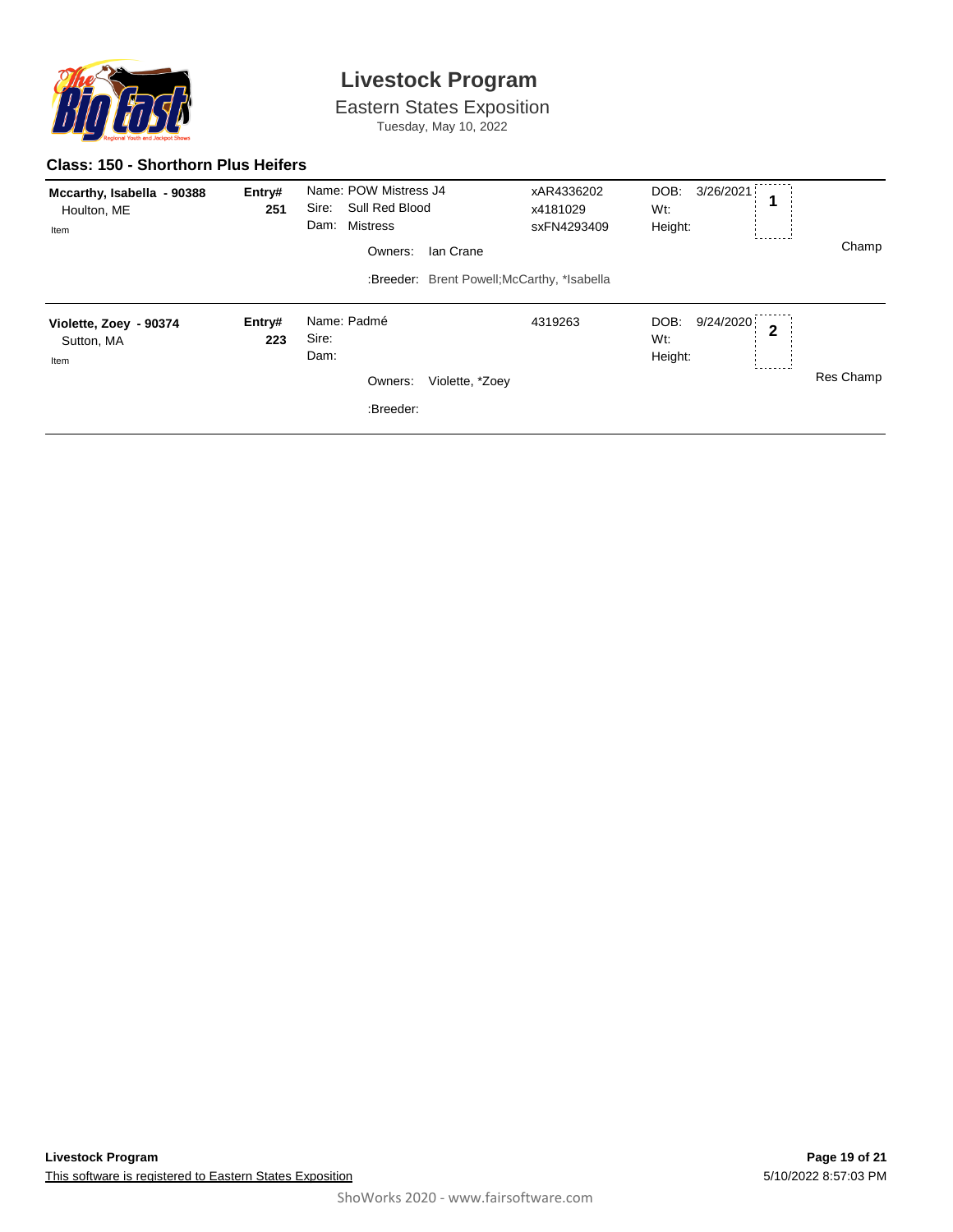

Eastern States Exposition Tuesday, May 10, 2022

### **Class: 160 - Simmental Heifers Group 1**

| McBride, Eva - 90444<br>West Gardiner, ME<br>Item          | Entry#<br>356 | Name: 4 Star Moana<br>CAJS Blaze of Glory<br>Sire:<br>Dam: 4 Star Marylin               | 3884505<br>2939840<br>3539531 | DOB:<br>10/4/2020<br>1<br>Wt:<br>Height:              |           |
|------------------------------------------------------------|---------------|-----------------------------------------------------------------------------------------|-------------------------------|-------------------------------------------------------|-----------|
|                                                            |               | McBride, *Eva<br>Owners:                                                                |                               |                                                       | Champ     |
|                                                            |               | :Breeder: Ashton Caron                                                                  |                               |                                                       |           |
| Oatley, Olivia - 2148<br>Exeter, RI<br>Item                | Entry#<br>16  | Name: Jass/Sher Lovestrong 119J<br>Profit<br>Sire:<br>HILB Crazy N Love A475S<br>Dam:   | 3944801<br>2911662<br>2764813 | DOB:<br>2/13/2021<br>$\overline{2}$<br>Wt:<br>Height: |           |
|                                                            |               | Owners:<br>Oatley, *Olivia                                                              |                               |                                                       | Res Champ |
|                                                            |               | :Breeder: Jass Simmentals & Sherwood Simmental                                          |                               |                                                       |           |
| SanEmeterio, Molly - 90294                                 | Entry#        | Name: BPF Peekaboo J08                                                                  | 3910263                       | DOB:<br>2/6/2021<br>3                                 |           |
| Greenville, NY                                             | 267           | TJSC Hammer Time 35D<br>Sire:<br>HILB/SHER No Peeking G411<br>Dam:                      | 3185062<br>3615378            | Wt:<br>Height:                                        |           |
| Item                                                       |               | SanEmeterio, *Molly<br>Owners:                                                          |                               |                                                       |           |
|                                                            |               | :Breeder: Premier Farm                                                                  |                               |                                                       |           |
| Di Cintio, Giovanna - 90438<br>Pleasant Valley, NY<br>Item | Entry#<br>240 | Name: Riga View Stella J102<br>TJSC Hammertime 35D<br>Sire:<br>KIs Diamond W516<br>Dam: | J102<br>3185062<br>2521166    | 1/23/2021<br>DOB:<br>4<br>Wt:<br>810<br>Height:       |           |
|                                                            |               | Di Cintio, *Giovanna<br>Owners:                                                         |                               |                                                       |           |
|                                                            |               | :Breeder: Riga View Farms                                                               |                               |                                                       |           |